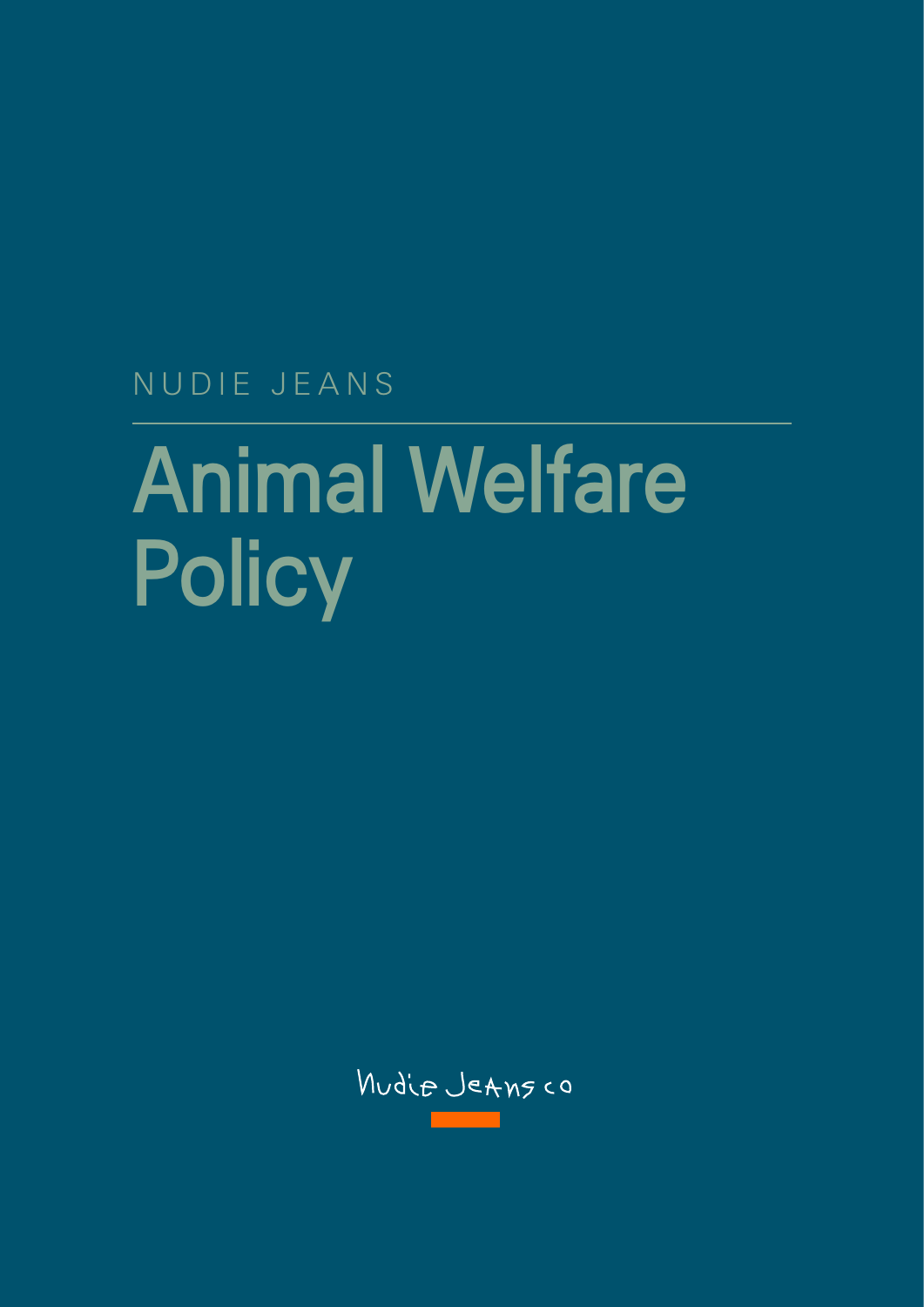# Nudie Jeans Animal Welfare Policy

## INTRODUCTION

Nudie Jeans believes all animals should live with good animal husbandry practices, based on the Five Freedoms established by the World Organization for Animal Health (OIE). We believe that no animal should suffer in order for our products to be manufactured. No animal should be slaughtered specifically to produce our products, but must only be by-products of the meat industry.

Definitions of Nudie Jeans Sustainable Materials and certification guidance are available in the internal Nudie Jeans Sourcing Policy. In general, we define recycled wool, GOTS-certified or Responsible Wool Standard-certified wool and accepted animal hair as sustainable materials, to ensure good husbandry practices and a reduced environmental impact.

### SPECIFIC MATERIAL REQUIREMENTS

#### Animal hair

- Only cow, yak, goat, pig and alpaca hair from living and domesticated animals may be used in Nudie Jeans products.
- Mohair and Cashmere will only be used in Nudie Jeans products if a credible certification and standard that adherence to good animal husbandry practices and offer full traceability to farm level are applied.
- Hair from animals reared in cages, including but not limited to rabbit hair, must not be used in any Nudie Jeans products.

Fur

- As a member of the Fur Free Alliance, Nudie Jeans does not accept fur in any Nudie Jeans products.
- Sheepskin, cow skin, lambskin and leather with hair or fur fibers attached thereto, are considered by-products of the food industry and thus not classified as 'fur' according to the Fur Free Retailer program definition.

#### Wool

- Recycled wool will be prioritized before newly produced wool when possible for Nudie Jeans products, to minimize our environmental impact and maximize the use of already produced materials.
- Any merino wool used in Nudie Jeans products must have mulesing-free certification.

#### Leather and hide

- Only leather from cow, buffalo, sheep, goat, and pig that is sourced as a by-product of the meat industry and from producers with good animal husbandry practices may be used in Nudie Jeans products.
- For leather producers located outside of Europe, a gold-rated classification from the Leather Working Group is required.